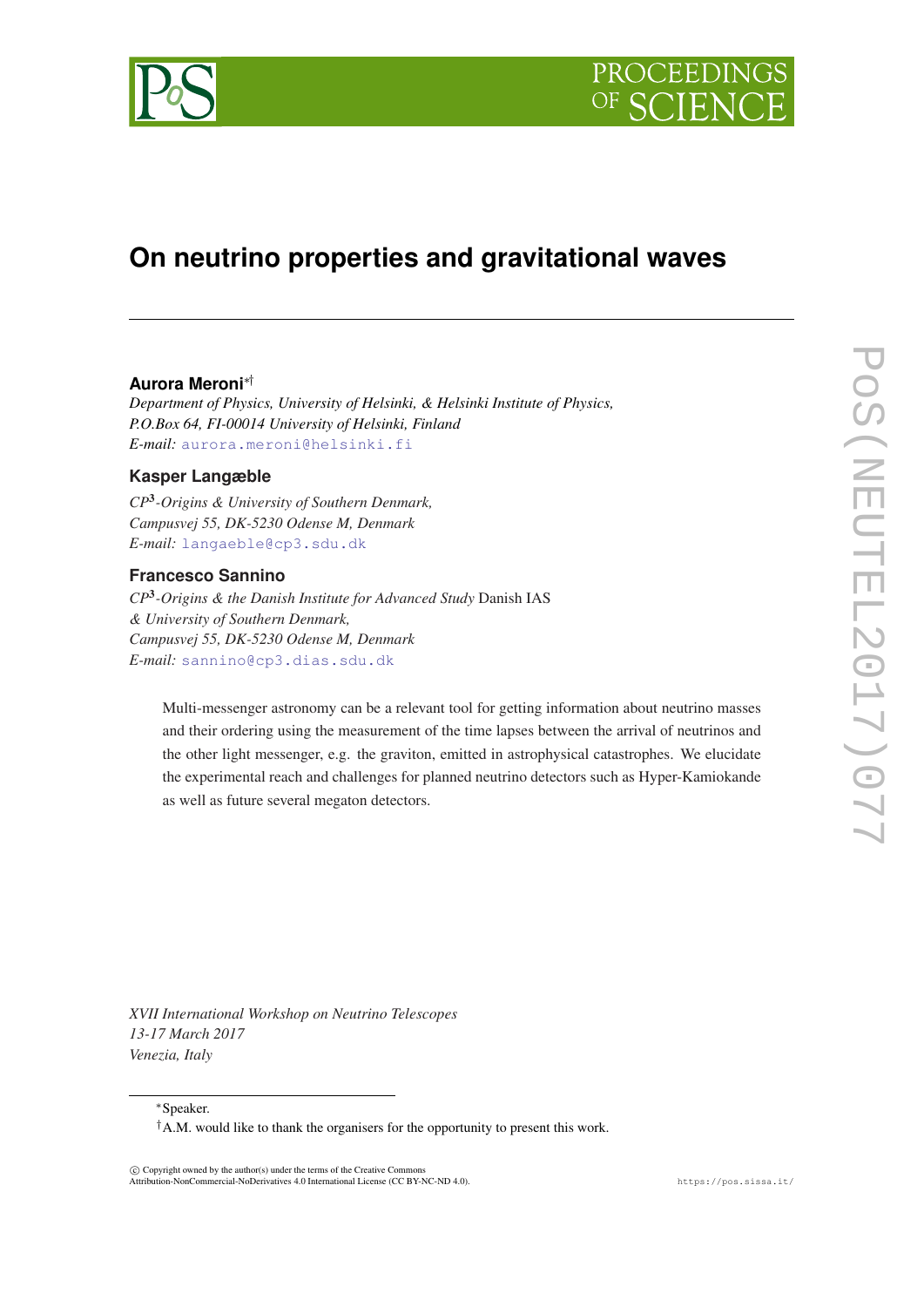## 1. Introduction

The fascinating discovery by the LIGO collaboration [\[1\]](#page-4-0) has opened up a new way of exploring the Universe. Gravitational waves (GW)s carry detailed information about astrophysical catastrophes and can provide a clear reference time for multi-messenger astronomy. In particular, these events might bring insight on two of the open issues in neutrino physics, i.e. the absolute neutrino mass scale and the neutrino mass spectrum. Oscillation experiments are not sensitive to their masses, therefore information about their tiny mass comes from cosmology where an upper bound on the sum of the active neutrinos  $\sum_i m_i < 0.23$  eV can be established. More recently, more stringent limits have been obtained through the Lyman alpha forest power spectrum,  $\sum_i m_i < 0.12$  $\sum_i m_i < 0.12$  eV [2].

Current available neutrino oscillation data [\[7\]](#page-4-0) are compatible with two types of neutrino mass spectra. Depending on the sign of  $\Delta m_{31(32)}^2$ , two types of neutrino mass spectrum are possible: normal (NO) and inverted (IO) ordering, which, if the lightest neutrino mass, *mmin*, is small compared to ∆ $m_{31(32)}^2$  leads to the Normal or Inverted Hierarchical (NH or IH) ordering. Whereas, if  $m_{min}$ is comparable to  $\Delta m_{31(32)}^2$  the spectrum is referred to as Quasi-Degenerate (QD) (see, e.g., [\[3\]](#page-4-0)). The current cosmological bounds are strongly disfavouring the degenerate regime. The detection of GWs is a crucial test of general relativity and, as already discussed in the literature (e.g. [[4,](#page-4-0) [5\]](#page-4-0)), it is also important to deduce other relevant physical properties. This new information can be derived when comparing, for example, their propagation velocity with those of photons and neutrinos coming both from the same astrophysical source. The observation of gravitational wave events accompanied by counterpart events, like neutrino detections, could improve our knowledge about the ordering and the masses of these tiny particles.

# 2. Ingredients

We closely follow the outlining and the analysis done in [\[6\]](#page-4-0). Let us consider a potential observation of an astrophysical catastrophe such as the merging of a neutron star binary or the core bounce of a core-collapsed supernova (SN). We denote with  $T_g \equiv L/v_g$ ,  $T_{v_i} \equiv L/v_{v_i}$  and  $T_\gamma \equiv L/v_\gamma$ , respectively, the time of propagation of a GW, a given neutrino mass eigenstate and photons with group velocities  $v_g$ ,  $v_{v_i}$ , and  $v_{\gamma}$ . Following the left panel in Fig. [1](#page-2-0) a GW is emitted at the time  $t_g^E$  from a source at distance *L* and detected on Earth at *tg*. Similarly, we have emission and detection times for photons and neutrinos. The difference of the arrival times between the GWs and neutrinos,  $\tau_{obs} \equiv t_V - t_g$ , or the GW and a photon,  $\tau_{obs}^{\gamma} \equiv t_{\gamma} - t_g$ , are both observables. Typically the emission times of the three signals (GW,  $\gamma$  and v) do not coincide. For instance in the supernova explosion SN1987A, the neutrinos arrived approximately  $2 - 3$  hours before the associated photons.

Let us assume now that a neutrino is emitted at  $t_v^E = t_g^E + \tau_{int}^v$  and detected at time  $t_v$ . A relativistic mass eigenstate neutrino with mass  $m_i c^2 \ll E$  ( $i = 1, 2, 3$ ) propagates with a group velocity:

$$
\frac{v_i}{c} = 1 - \frac{m_i^2 c^4}{2E^2} + \mathcal{O}\left(\frac{m_i^4 c^8}{8E^4}\right),\tag{2.1}
$$

where we assumed that the different species of neutrinos have been produced with a common energy value *E*. If a given neutrino is produced by a source at a distance *L*, the time-of-flight delay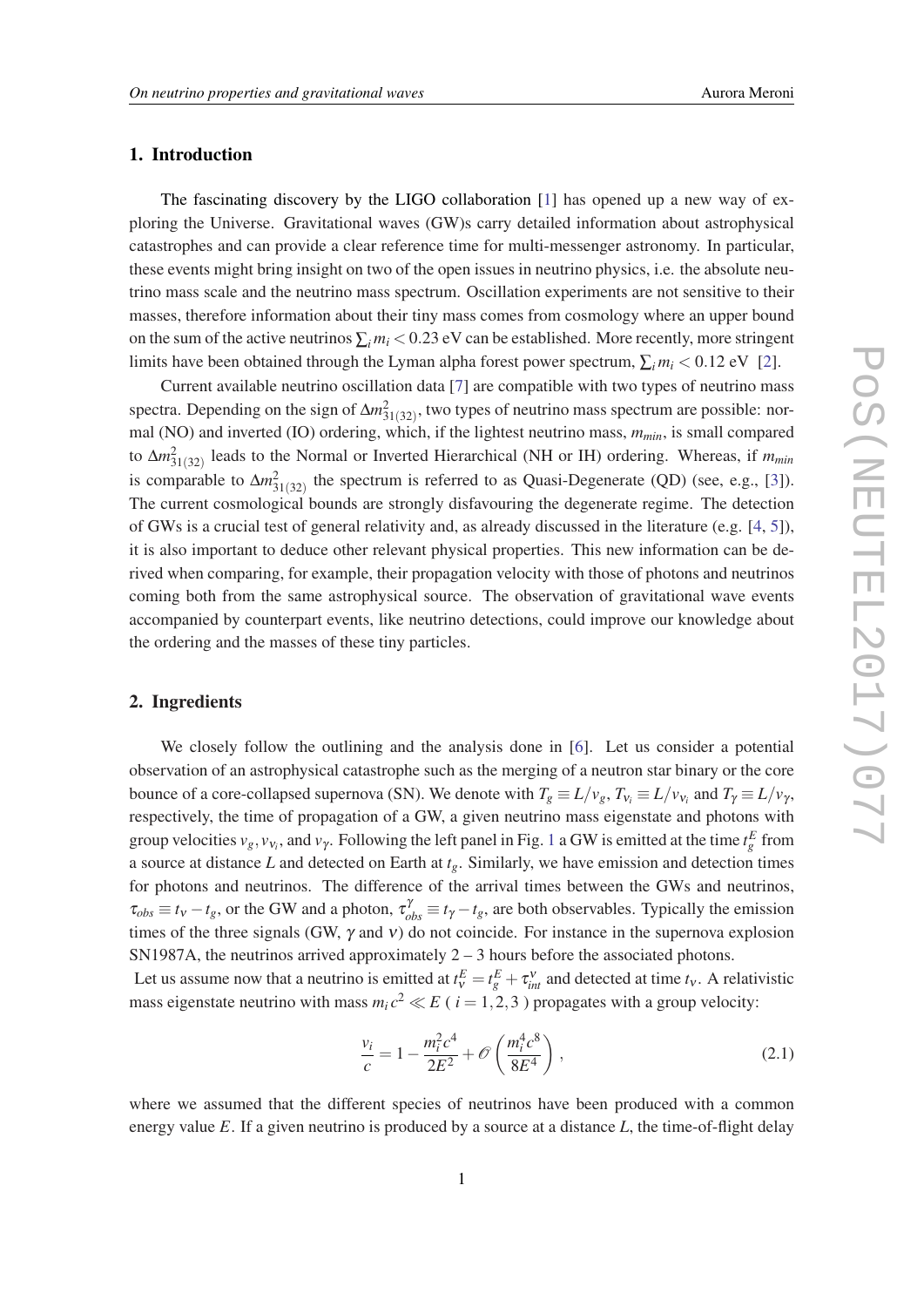<span id="page-2-0"></span>

Figure 1: (Left Panel) GW, neutrino and photon propagation in time. (Right Panel) The range of ∆*t<sup>i</sup>*  $(i = 1, 2, 3)$ , the time delay of neutrinos with respect to photons, vs the lightest of the neutrino masses,  $m_{min}$ , for a distance of 1 Mpc and 10 MeV. We show the results for NO considering a the 3 $\sigma$  uncertainty in oscillation parameters [[7\]](#page-4-0). The dashed and dotted vertical lines correspond to the Planck limit on the sum of neutrinos masses and the perspective upper limits from the KATRIN experiment.

 $\Delta t_i$  with respect to a massless particle, emitted by the same source at the same time, is <sup>1</sup>

$$
\Delta t_i \cong \frac{m_i^2 c^4}{2E^2} \frac{L}{c} = 2.57 \left(\frac{m_i c^2}{\text{eV}}\right)^2 \left(\frac{E}{\text{MeV}}\right)^{-2} \frac{L}{50 \text{kpc}} \, s. \tag{2.2}
$$

We observe that large distances and small neutrino energies are needed in order to maximise the experimental sensitivity. For distances around 50 kpc (SN1987A) and an energy of 10 MeV, a neutrino with a mass of 70 meV would arrive  $\sim 10^{-4}$  s later than a massless particle. Similar to (2.2) we express the time delay between the arrival of two neutrino mass eigenstates as:

$$
\Delta t_{\mathbf{v}_i \mathbf{v}_j} = \Delta t_i - \Delta t_j = \frac{\Delta m_{ij}^2 c^4}{2E^2} T_0 \quad \text{with} \quad T_0 = \frac{L}{c} \,, \tag{2.3}
$$

with  $\Delta m_{ij}^2 = m_i^2 - m_j^2$  and to leading order in  $m^2 c^4 / E^2$ . We note, that in this limit the time intervals do not depend on the absolute neutrino mass scale, but solely on the square mass differences which are measured experimentally.

#### 3. Disentangling neutrino mass ordering

Using Eq. (2.3), we can observe that if the detector uncertainty is  $10^{-3}$  s we are able to disentangle the atmospheric (solar) squared mass differences with a signal coming from a distance larger than 0.8 (26) Mpc assuming neutrinos have an energy of about 10 MeV. This means, that for neutrinos with an average energy of 10 MeV, the delay time of the heaviest neutrino mass eigenstate with respect to the lightest is larger than  $10^{-3}$  s independently of the absolute neutrino mass scale and hierarchy, for distances larger than  $\sim$  0.8 Mpc. Therefore, assuming an accuracy of 10<sup>-3</sup> s, the relevant sources are those at distances larger than 0.8 Mpc. With better time accuracy the distance decreases linearly. We show in the right panel in Fig. 1 the time delay (for each mass eigenstate)

<sup>&</sup>lt;sup>1</sup>Here we do not take into account cosmic expansion since we consider sources at low redshift,  $z \ll 0.1$ . This causes an error less than 5%.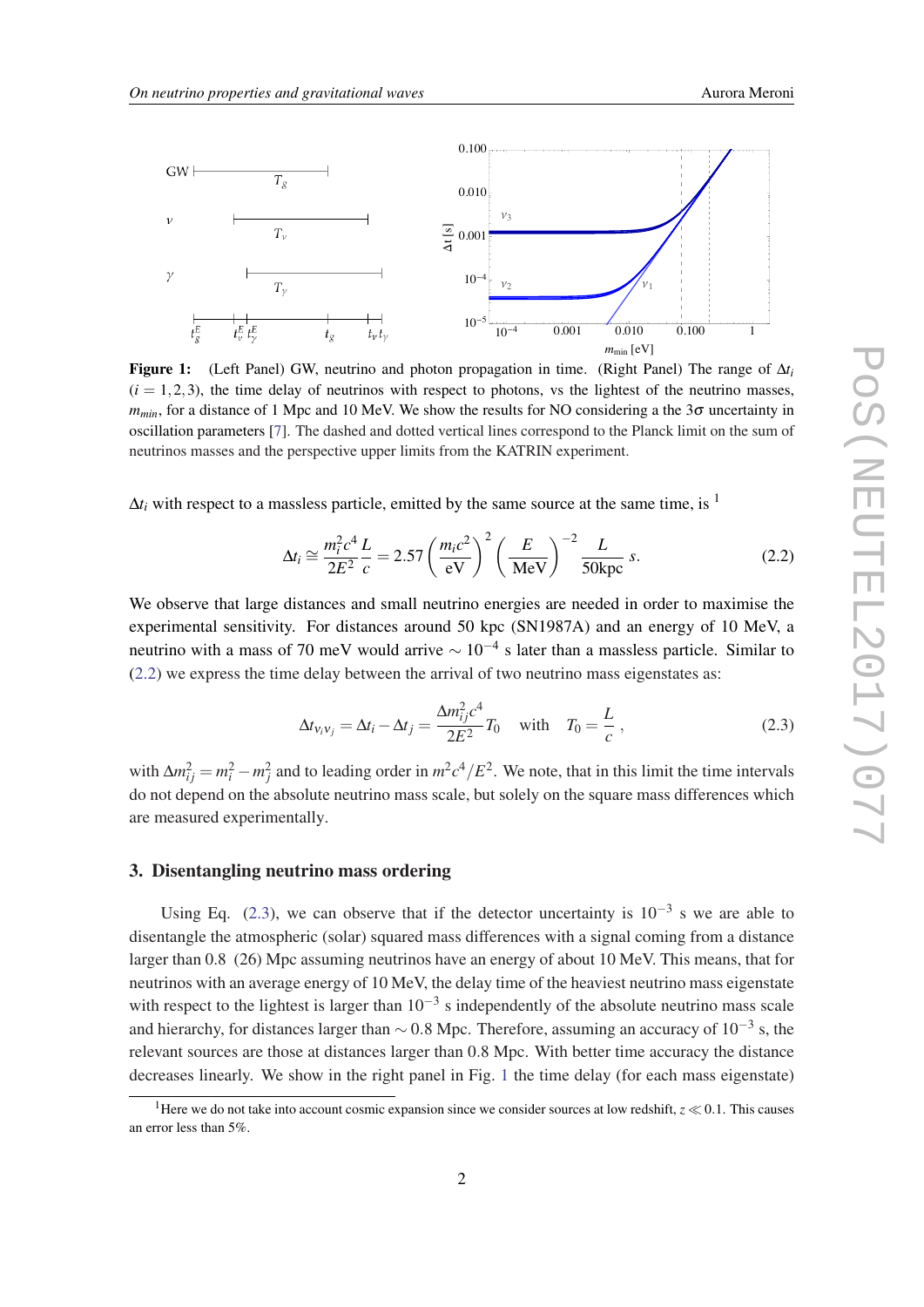| $m_{min}$ [eV] | $\Delta t_{V_i}$ [s]                                            |                                |  | $m_{min}$ [eV] | $\Delta t_{V_i}$ [s]                                            |                                |
|----------------|-----------------------------------------------------------------|--------------------------------|--|----------------|-----------------------------------------------------------------|--------------------------------|
|                | NO.                                                             | Ю                              |  |                | N <sub>O</sub>                                                  | IO.                            |
| $\mathbf{0}$   |                                                                 | $1.23 \cdot 10^{-5} (10^{-3})$ |  | 0              |                                                                 | $4.91 \cdot 10^{-3} (10^{-2})$ |
|                | $3.86 \cdot 10^{-7} (10^{-5})$                                  | $1.26 \cdot 10^{-5} (10^{-3})$ |  |                | $1.54 \cdot 10^{-4} (10^{-3})$                                  | $5.06 \cdot 10^{-3} (10^{-2})$ |
|                | $1.26 \cdot 10^{-5} (10^{-3})$                                  |                                |  |                | $5.06 \cdot 10^{-3} (10^{-2})$                                  |                                |
| 0.01           | $5.14 \cdot 10^{-7} (10^{-5})$   $1.28 \cdot 10^{-5} (10^{-3})$ |                                |  | 0.01           | $2.06 \cdot 10^{-4} (10^{-3})$   $5.11 \cdot 10^{-3} (10^{-2})$ |                                |
|                | $9.00 \cdot 10^{-7} (10^{-5})$                                  | $1.32 \cdot 10^{-5} (10^{-3})$ |  |                | $3.60 \cdot 10^{-4} (10^{-3})$                                  | $5.27 \cdot 10^{-3} (10^{-2})$ |
|                | $1.32 \cdot 10^{-5} (10^{-3})$   5.14 $\cdot 10^{-7} (10^{-5})$ |                                |  |                | $5.27 \cdot 10^{-3} (10^{-2})$                                  | $2.06 \cdot 10^{-4} (10^{-3})$ |

**Table 1:** (Left) Benchmark time lapses for  $v_1$ ,  $v_2$  and  $v_3$  respectively. We consider a distance of 10 kpc (1) Mpc) and a neutrino energy of  $E = 10$  MeV. (Right) The distance is set to 1 Mpc (10 Mpc) and the neutrino energy to  $E = 5$  MeV.

∆*t<sup>i</sup>* considering NO as function of the lightest neutrino mass, setting the neutrino energy to 10 MeV and the distance of the source to 1 Mpc. The physically relevant arrival time differences between neutrino mass eigenstates ∆*t*ν*i*ν*<sup>j</sup>* can be readily determined from the figure. We also report in the plot the future sensitivity on the absolute neutrino mass of the  $\beta$ -decay experiment KATRIN which is expected to be around 0.2 eV and the constraints given by the Planck Collaboration on the sum of the light active neutrinos  $\sum_i m_i \leq 0.23$  eV 95% CL. In Table 1 we produce relevant benchmark neutrino time lapses considering two different source-distances for different values of the lightest neutrino mass for 5 and 10 MeV neutrinos.

From Table 1 we observe that for the given distance and energy, the NO and IO spectra differ by having different time delay patterns. We note that for IO the delay between the two heaviest mass eigenstates is equivalent to the time lapse between the first two lighter mass eigenstates for NO.

Further information can in principle be obtained from the ratio between the amplitudes of the different neutrinos reaching the detector. Due to the large distances considered here, neutrinos will be detected incoherently with a probability  $P(V_{\alpha} \to V_{\beta}) = \sum_{i} |U_{\alpha i}|$  $2|U_{\beta i}|$ <sup>2</sup>, where  $\alpha$  and  $\beta$  are flavour eigenstates. This expression holds true whenever the time arrival differences among the three mass eigenstates is smaller than the detector time resolution. However, when  $\Delta t_{V_i V_j}$  is larger than the detector resolution, then each mass eigenstates  $v_i$  can be detected independently and will interact with the detector with probability <sup>2</sup>

$$
P(v_{\alpha} \to v_{\beta})_i = |U_{\alpha i}|^2 |U_{\beta i}|^2 . \qquad (3.1)
$$

In [[6](#page-4-0)], we construct a simplified scenario to illustrate the effect of (3.1) on a possible pattern of neutrino detection and show that, at least in principle, one can observe interesting time-patterns reflecting the neutrino ordering and mixing.

<sup>&</sup>lt;sup>2</sup>We work in the regime of incoherence. Defining  $\sigma_{\chi}$  ( $\sigma_{\chi}$ ) as the spatial width of the production (detection) neutrino wave packet, we work under the assumption that  $|(v_j - v_k)L/c| \gg \max(\sigma_{xP}, \sigma_{xD})$  being  $v_i$  and  $v_j$  the two group velocities of the two wave packets of neutrino mass eigenstates ν*i* and ν*j* .